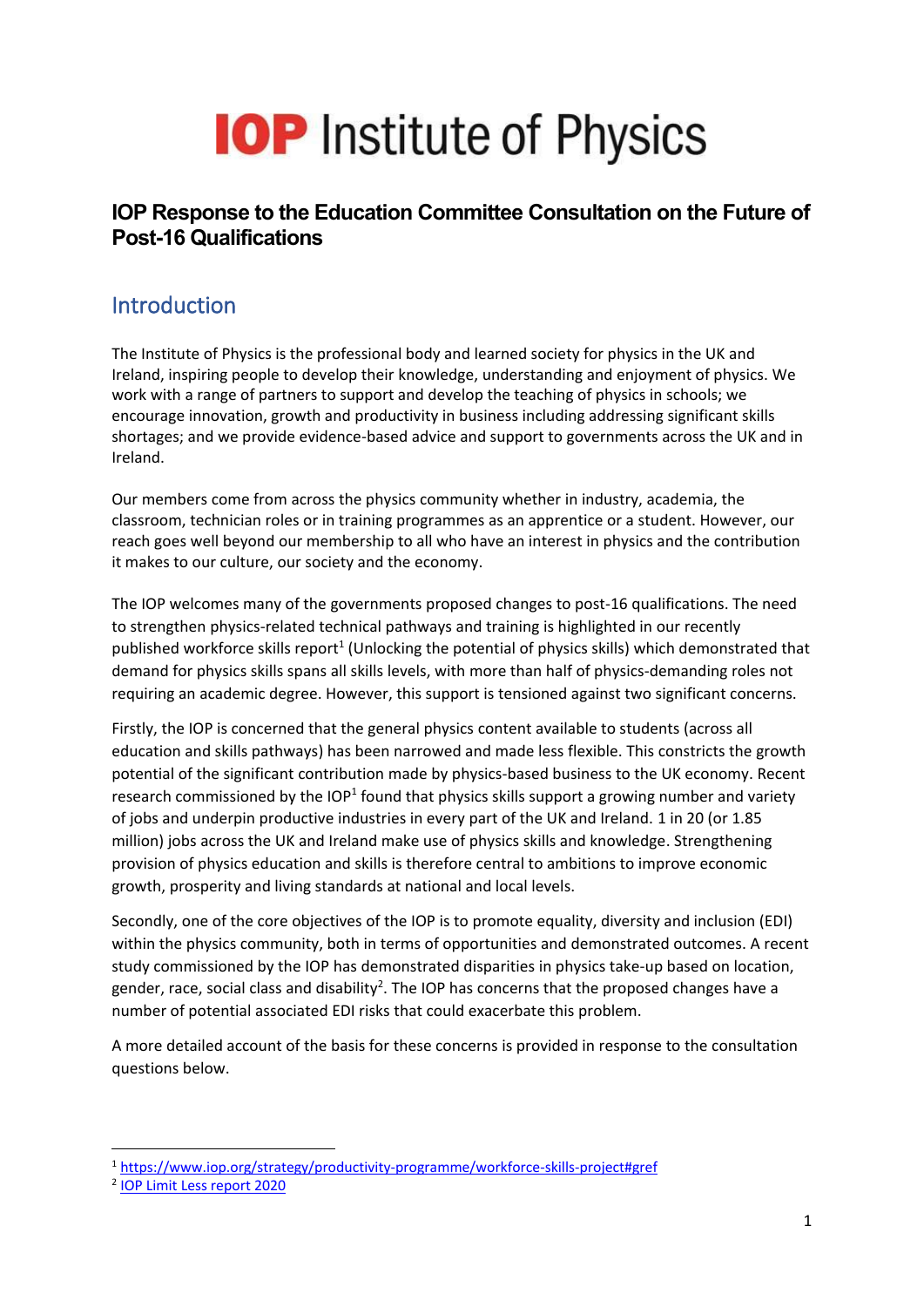### 1. The experience to date of those taking or delivering T Levels, and any changes to T Levels that may be needed to ensure they are accessible to all students.

Of all the T Levels, the science T Level has the most relevant physics content, and has been available since autumn 2021. As a result, we have little data on the experience of those taking or delivering the science T Level to date. We will, however, be monitoring the development and roll-out of this qualification and will provide analysis and feedback in due course. After careful review of the proposed changes, the IOP has a number of concerns regarding the accessibility of T Levels to all students that we highlight here:

- If entry requirements for T Levels are set as equivalent to those for A Levels then this will leave some students, who currently pursue non-A Level courses, without the option to study physics at level 3 (please see our answer to question 3 for further details).
- Physics-based industry placements will be in high demand, or unavailable in some regions due to science and engineering industries being unevenly distributed and mapping poorly onto areas of high population. A recent IOP commissioned report has demonstrated the uneven distribution of industry and highlighted areas of particular concern such as London<sup>3</sup>. This will put heavy travel requirements onto students and will be more likely to limit accessibility of science-relevant T Levels to students from disadvantaged groups.
- <span id="page-1-0"></span>• The BTEC assessment process places more emphasis on assignments in comparison to T Levels, where heavier emphasis is placed on written examinations. T Level qualifications will be less accessible to students whose performance is affected by the stress of written exams, but who will perform equally well in the workplace.

## 2. The strengths and weaknesses of the current system of post-16 qualifications, with reference to A Levels, T Levels, BTECs and apprenticeships, in preparing young people for work or further and higher education.

The IOP has identified a number of risks that the current system of post-16 qualifications poses to those sectors which depend on physics skills and knowledge such as engineering and construction, health and science, and digital and finance. These risks are likely to be similar to those faced by sectors that depend on other science disciplines. A recent study commissioned by the IOP<sup>4</sup> found that physics makes a significant contribution to the UK economy with physics-based industries accounting for 10.6% of all UK GVA (valued at £229 billion in 2019). Therefore the risks identified below not only raise concerns because they limit progression routes, but also have the potential of causing long-term detriment to the UK economy.

<sup>3</sup> IOP Work Force Skills Report

<sup>4</sup> <https://www.iop.org/strategy/productivity-programme/physics-and-economy>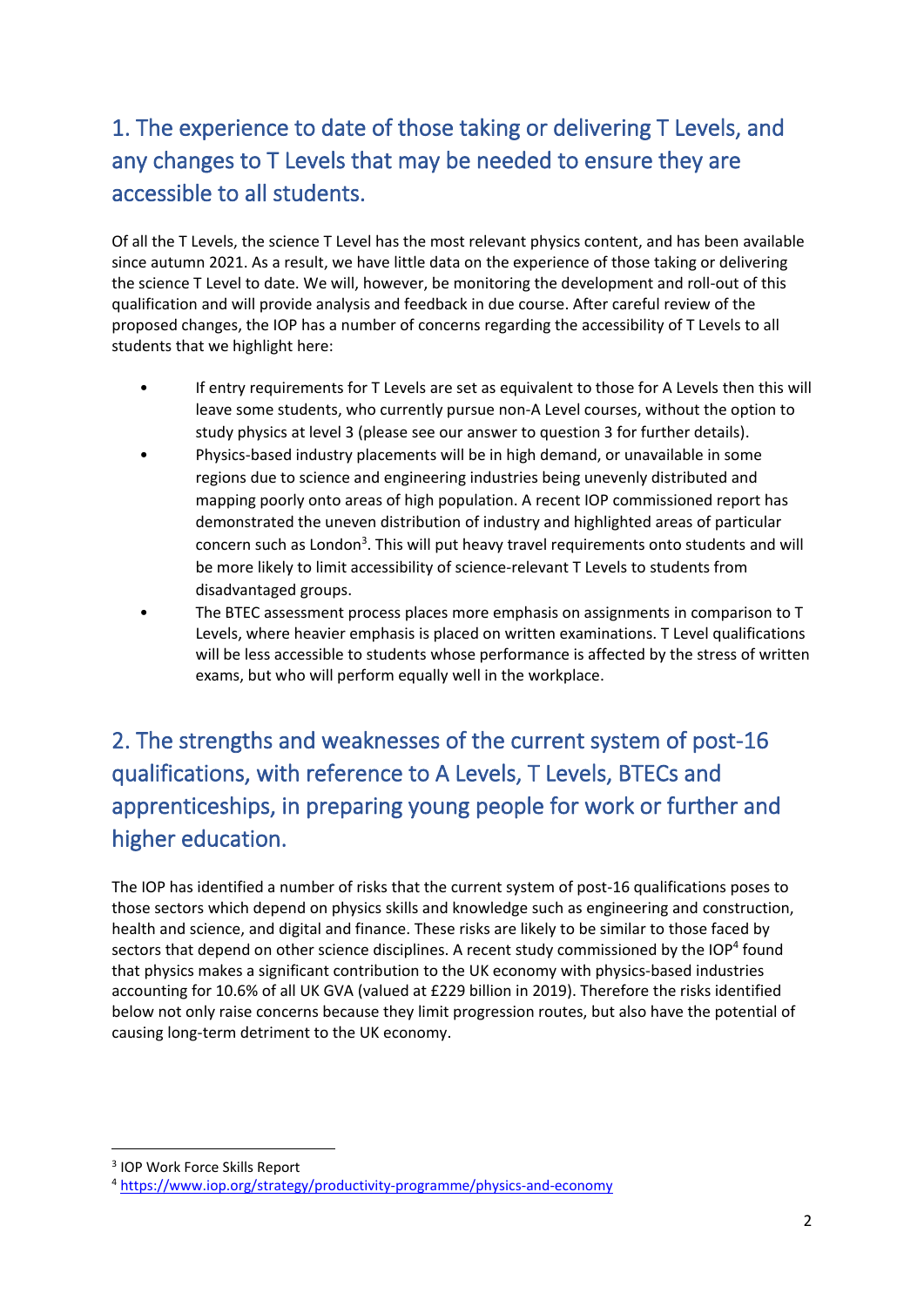System-level Concerns:

- IOP research<sup>[3](#page-1-0)</sup> has shown that there is a distinct need for physics-specific skills and knowledge across the UK economy. Interventions should aim to strengthen the provision of substantive subject knowledge relevant to both academic and technical routes.
- There is no planned technical qualification that teaches a general physics syllabus (see T Level specific concerns below). This means that for students taking these courses, there will be a reduction in the breadth and flexibility of possible physics pathways, and fewer opportunities for students with an interest in physics to study general science at level 3 compared to the current range of options which includes courses like the 'general applied science' BTEC.
- This will mean that the ability of students to transition from technical pathways to a physics-heavy higher education course will be difficult unless very specific combinations of academic and technical courses are taken at level 3.
- Currently, many shorter courses available at level 3 allow students to maintain an interest/knowledge in STEM subjects alongside non-STEM subjects and this provides a way for students to build STEM multidisciplinary skills. Removing such courses will narrow access to these skills and knowledge.
- Given the significance and likely impact of the proposed changes, universities will need time to alter their application requirements and curricula.
- The transition and defunding process is quick and may not be long enough to enable universities, further education colleges and training providers to respond without putting students at risk in an intermediate timeframe, while evidence of the successes/failures of the new technical routes are still being determined. The IOP strongly encourages the Department for Education to carry out longitudinal studies to better understand these successes/failures.
- IOP welcomes the proposed support to students such as interactive careers maps. However, the changes associated with science-relevant education pathways are complex and students may not have the visibility, support, school infrastructure or access to technology they need to make suitably informed and appropriate decisions during the transition period.
- The above three points are more likely to impact students from disadvantaged groups (see our response to question 4 below).

T Level Specific Concerns:

- T Levels cover and are assessed on a narrow breadth and depth of physics relevant course content (metrology, lab science, production and manufacturing components of T Levels). This means that with the replacement of BTECs with T Levels, there has been a reduction in the breadth and flexibility of possible physics pathways.
- The above points will mean that the ability of students to transition from T Levels to a physics-heavy higher education course will be difficult unless very specific academic courses (such as A Levels and AS Levels in Physics and Maths) are taken in combination at level 3 (and which would prove too burdensome for many students).
- T Levels are suitable for only a narrow range of occupations, which means that students are required to make choices leading to specific careers at the age of 16 – when many prefer to keep their options broad. This could result in low uptake, or many students left in a career path they no longer aspire to.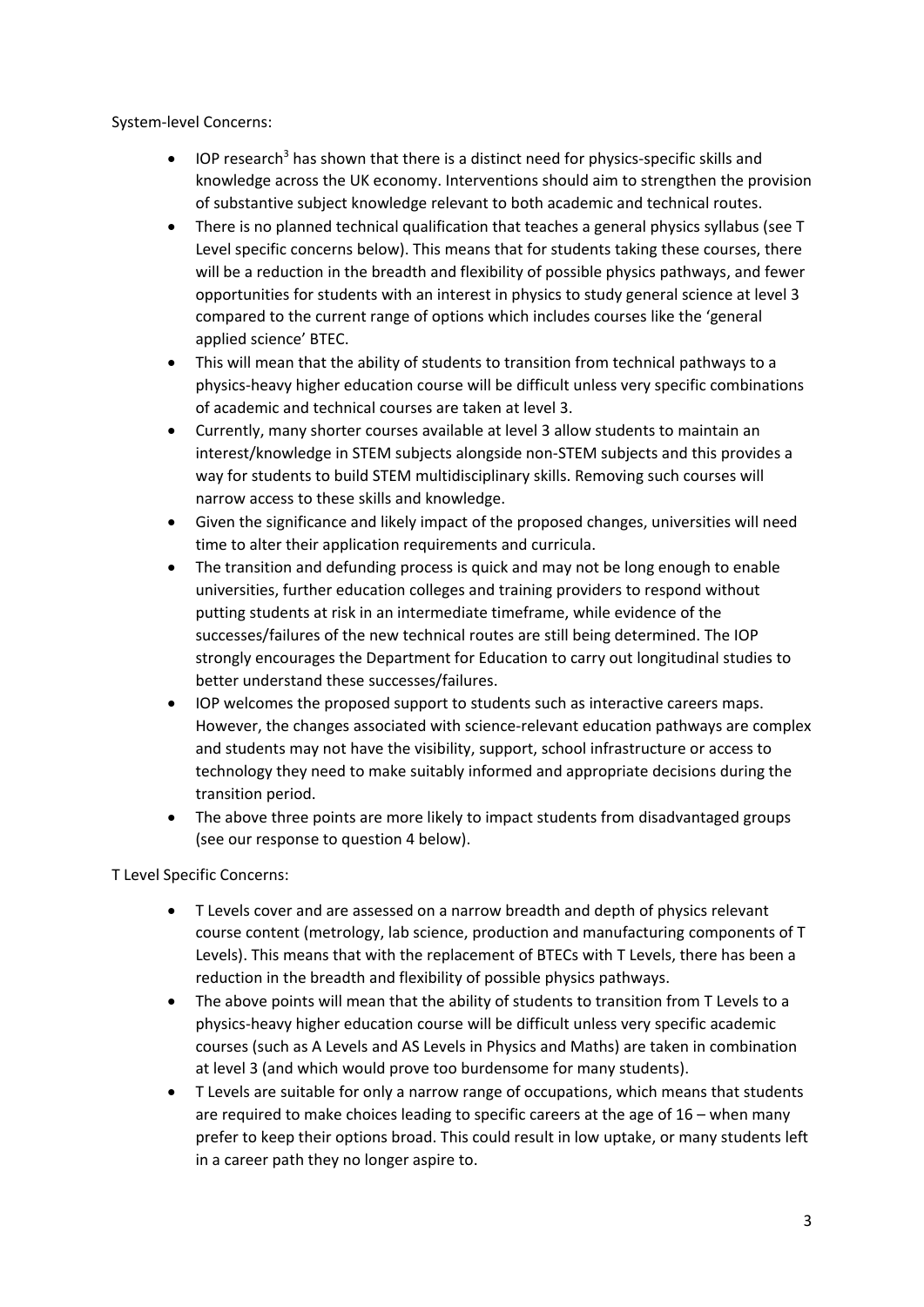- If entry requirements for T Levels are set as equivalent to those for A Levels then this will leave some students who currently pursue alternate courses without the option to study Physics at level 3.
- Physics-based industry placements will be in high demand, or unavailable in some regions due to science and engineering industries being unevenly distributed and mapping poorly onto areas of high population. This will put heavy travel requirements onto students and may result in a gradual reduction in the requirement to undertake placements – which would undermine the value of T Levels.
- The regional distribution of industry will also effect private sector demand for particular courses and therefore course availability. Students' options for study will be determined by where they live rather than the career they aspire to.
- Insufficient placements may result in a lack of uptake of science T Levels, with no alternative for those that have previously studied alternative courses – diminishing the overall STEM skills pipeline at level 3.
- The above points in combination may result in physics-based businesses being underserved by the T Level specialisms and pathways.
- A lack of parity between T and A Levels (in terms of content or depth rather than prestige) will block some routes of progression. For example, the increased occupationspecific content will not prepare T Level students well for progressing into higher education in pure science degrees, and universities may not accept these students onto pure science courses without additional bridging courses. This may reduce total numbers of students studying higher education STEM subjects and exacerbate STEM skills shortages. If fewer higher-tariff universities accept T Levels then there is the risk of the development of a two-tier system.

## 3. The benefits and challenges the Government's proposed changes to Level 3 qualifications would bring, with reference to any implications for BTECs and routes into apprenticeships.

The IOP welcomes the change to a simpler, more understandable set of options for vocational qualifications. However, we have a number of concerns regarding the replacement of BTECs:

- Data shows that BTEC students, on average, get lower grades at GCSE which would limit their access to A Levels, or T Levels if entry requirements are set as equivalent to A Levels (50% of BTEC students average GCSE grades are between ~3 and ~5, 50% of Alevel science students average between grades  $\sim$ 6 and  $\sim$ 8)<sup>5</sup>. Despite this their longitudinal outcomes are equivalent to those of A Level students<sup>6</sup>. The suggested changes are therefore reducing accessibility of level 3 education for these students.
- The majority of current students studying applied science BTECs have historically passed mainly into higher education (approximately 93% in 2017). Lower achieving students at level 2 will therefore also have their higher education progression options reduced (any transition programmes will delay them by at least 1 year).

<sup>5</sup> DfE transition matrices

<sup>6</sup> Centre for Vocational Educational Research (2019) 'BTECs, higher education and labour market outcomes using the Longitudinal Education Outcome (LEO) dataset'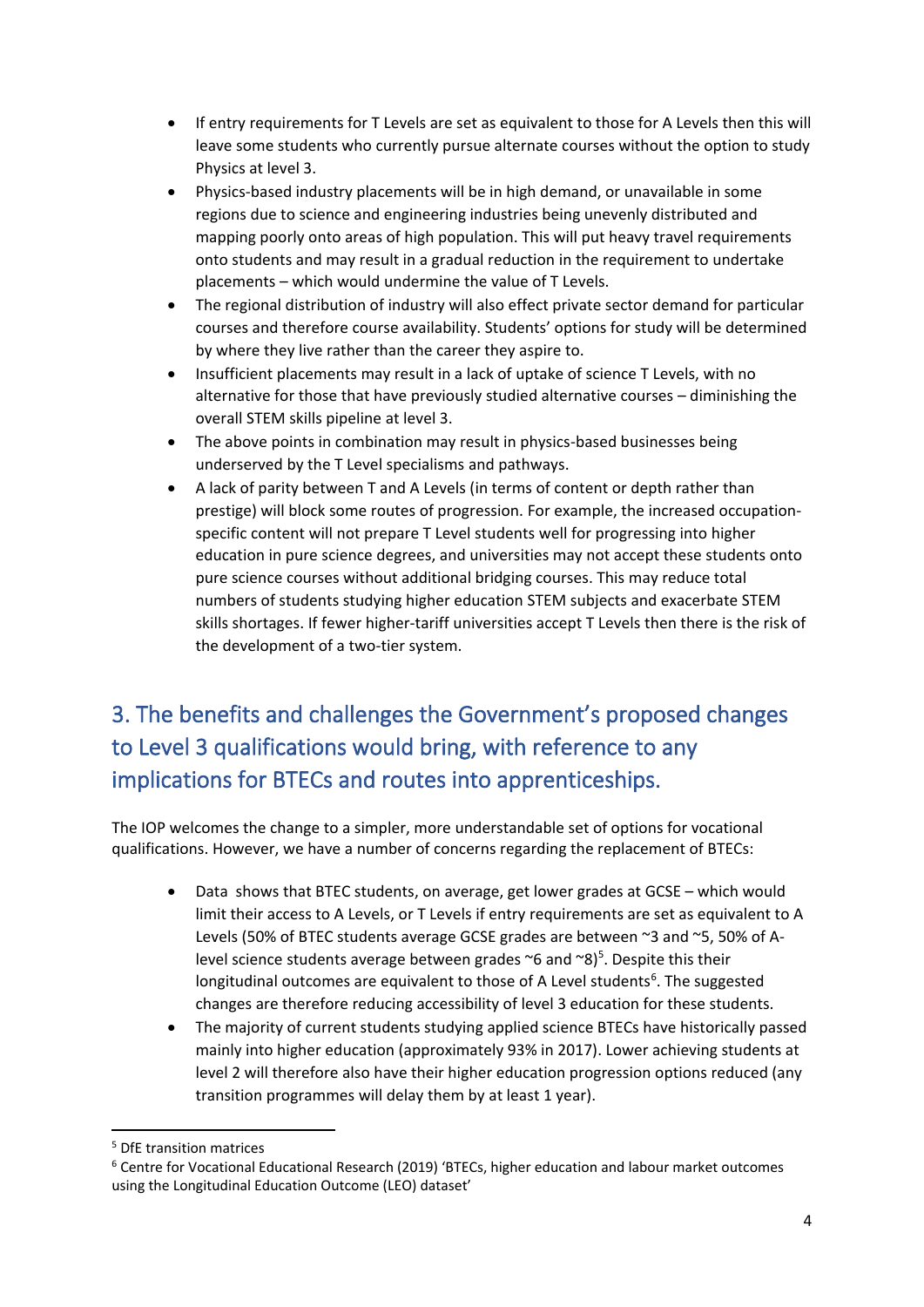• The above two points will mean that fewer students will/can choose STEM subjects at level 3 and beyond, which will have knock-on effects for STEM skills in general.

The IOP would like to see an increase in the number and level of science apprenticeships, and widened access to them. This will require a focussed programme to stimulate both supply of and demand for science apprenticeships. We have identified a number of barriers to this aim:

- Workplace-based science apprenticeships often require travel, can take as long as 5 years to complete and are equivalent to only two A-Levels. In combination these considerations may reduce the attractiveness of science-based apprenticeships in comparison to other disciplines.
- Many physics-based businesses do not offer placements or apprenticeships. This may be an indicator that apprenticeship funding/provision may be insufficient for physics needs.
- The above point will exacerbate regional disparities in the availability of physics-based apprenticeships. This will have consequences for disadvantaged groups (see our answer to question 4).
- Creating new apprenticeship standards takes time, and may not be compatible with the timelines put forward for the governments changes to technical pathways . This could further exacerbate the availability of physics-based apprenticeships in the shorter term.

The IOP supports the increased role for employer-based standards and stronger governance through the Institute of Apprenticeships and Technical Education. However, we would urge the government to take seriously the following risks associated with these changes:

- Employers have a critical role to play in setting standards and ensuring a skills pipeline that supports future technical roles vital to the UK's economic ambitions, including those relevant to achieving net-zero and responding to the 4<sup>th</sup> industrial revolution. It is important that the requirements placed on employers are proportionate and not overly burdensome, so that they can focus on providing effective input and play their part in maintaining and raising standards.
- The remit that the Institute of Apprenticeships and Technical Education is provided with to assure that new approved qualifications have a "distinct purpose" and are "truly necessary" is open to wide and subjective interpretation and should be narrowed. While the aim of the reforms is to provide a simplified and accessible structure to qualifications, they exist in a complex educational, training and employment environment, and whether or not a qualification is truly necessary will have a strong dependence on any number of these factors.

The IOP has recently published a report outlining the importance of subject-specific teacher continuing professional development (CPD) for boosting UK economic growth and levelling up (Subjects Matter)<sup>7</sup>. The report makes the following three recommendations:

Governments should

- 1. Improve professional standards through a systematic approach to developing teachers' subject knowledge for teaching
- 2. Fund, develop and implement a national system of subject-specific CPD in each subject

<sup>7</sup> [Subjects-Matter-IOP-December-2020.pdf](https://www.iop.org/sites/default/files/2020-12/Subjects-Matter-IOP-December-2020.pdf)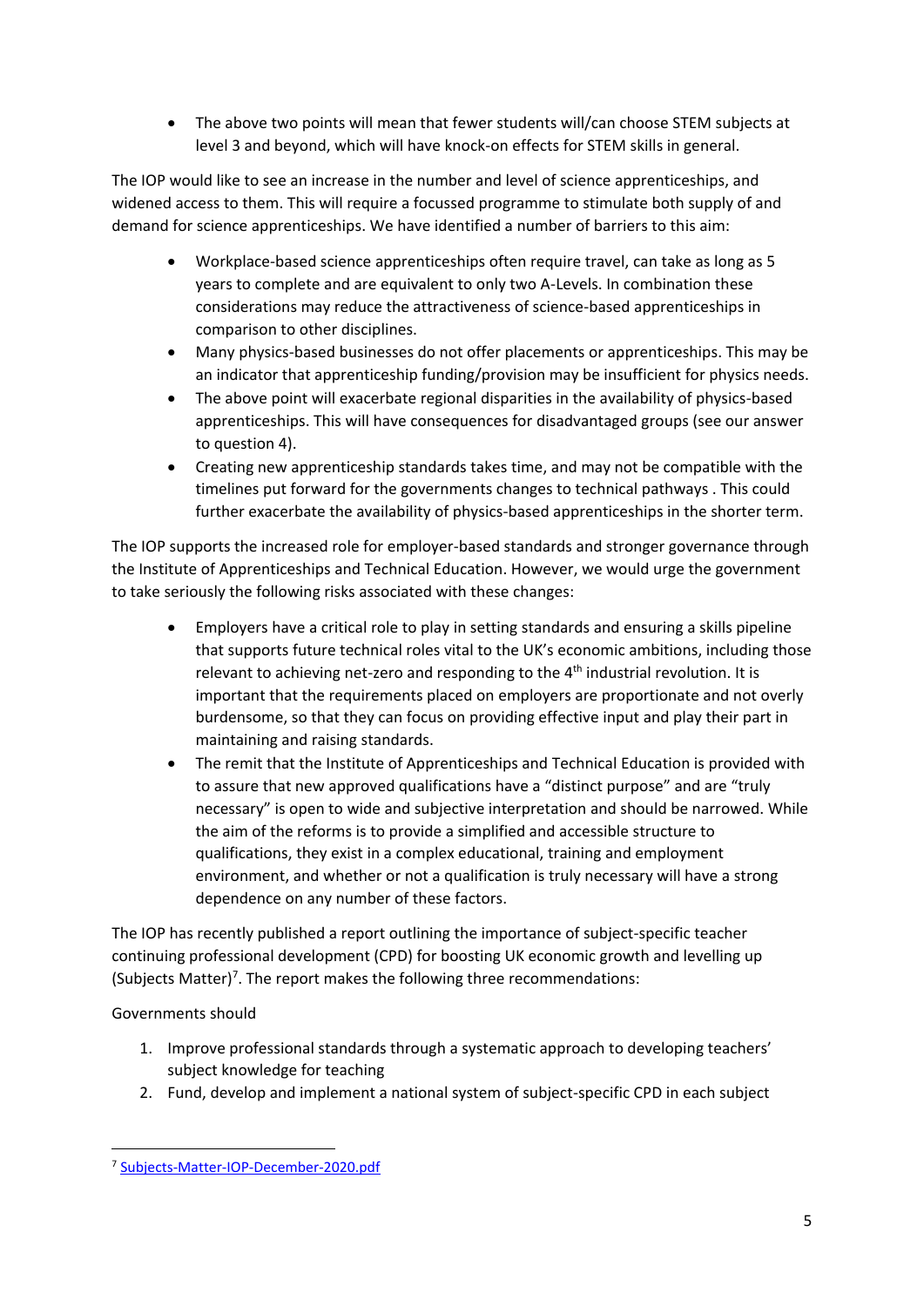3. Establish an entitlement for teachers which ensures that at least half of their professional learning is subject-specific

A challenge facing the education system will be to ensure that relevant subject-specific CPD is available to those teaching both academic and technical post-16 qualifications, to help ensure parity of esteem between the respective pathways

4. The extent to which the Government's review of level 3 qualifications will impact disadvantaged groups, students from minority ethnic backgrounds, students known to the care system, and students with special educational needs or disabilities, and what measures might be put in place to mitigate any negative impacts

After reviewing the proposed changes to the level 3 qualifications with regard to the impact on disadvantaged groups, we draw attention to the following issues:

- Travel and accommodation requirements/costs for non-local T Level placements will adversely affect vulnerable students or financially disadvantaged students. Due to the specific nature of T Level courses, this may also be an issue for students wishing to take a particular course that is not locally available. Sufficient financial support will be needed and government should aim to keep travel requirements to a minimum (including by providing incentives for major employers to localise opportunities).
- IOP welcomes the proposed support to students such as interactive careers maps. However, the changes associated with science-relevant education pathways are complex and students may not have the visibility and support they need to make the right decisions during the transition period. The available education and skills routes, key decision points and the benefits of different qualifications should be clarified so that students can make informed decisions.
- The BTEC assessment process places more emphasis on assignments whilst the A Levels and T Levels place greater emphasis on written examinations at the end of the two year course. This combination caters for students with different skills and outcomes at level 2, while preparing both sets for higher education. The changes proposed by government in phasing out BTECs may adversely affect students who perform less well under the stress of written examinations (but who go on to achieve equal outcomes) and result in lower diversity within the pipeline.
- The IOP has a number of concerns about the impact on disadvantaged groups of the post qualification admissions system (please see our response to question 6 for further details).
- A 2019 CVER study<sup>8</sup> found that students who progress from BTEC to higher education are more likely to be from disadvantaged and SEN backgrounds – with gender, racial and regional disparities too. The IOP is therefore concerned that, in combination with the above points, the removal of the BTEC may contribute to reduced diversity in higher education.

<sup>&</sup>lt;sup>8</sup> cverdp024.pdf (Ise.ac.uk)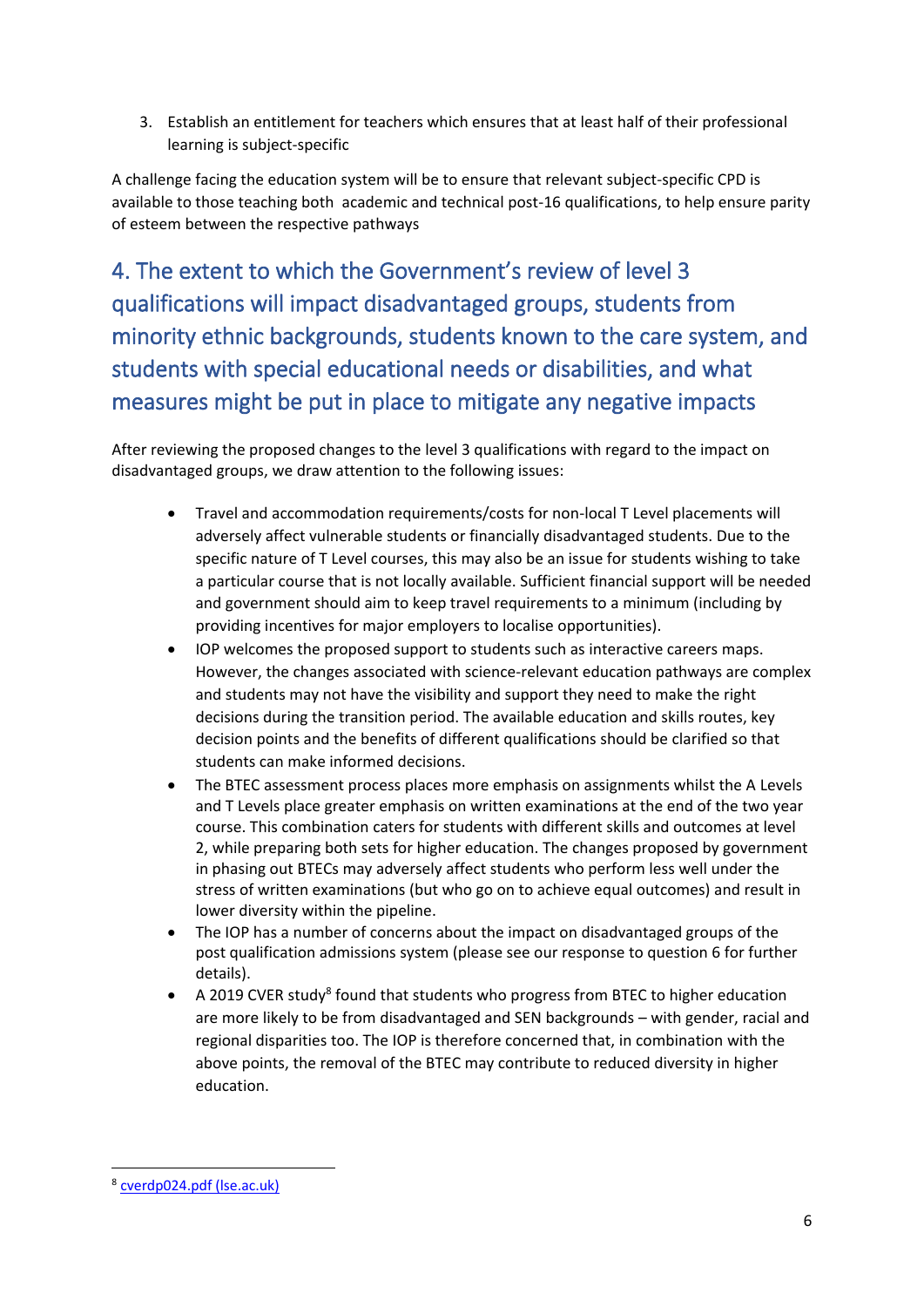The IOP commissioned a study on the factors affecting diversity in physis to inform our Limit Less campaign<sup>9</sup>. The significant changes taking place at level 3 will change the teaching environment. It is important that teachers' standards and training are adapted to suit this new environment. This is an opportunity for the government to respond to three of the IOPs recommendations from our Limit Less campaign:

- Revising teachers' standards to set out an expectation that teachers will address injustice in their professional practice and actively dismantle sexism, racism, homophobia, ableism and classism in their own work and their schools.
- Ensure that all teachers are trained in inclusive teaching and tackling injustice so that they achieve these robust standards. This should be in both their initial teacher education and their continuing professional development.
- Mandate nurseries and schools to develop whole-school equity plans that: i) are informed by their collection of ongoing data and evidence including students' choices; and ii) promote equity and equality for young people in underrepresented groups.

## 5. The benefits and disadvantages of introducing a baccalaureate system in post-16 education that allows students to take a variety of subjects, including both academic and vocational options.

The IOP has not systematically studied the benefits and disadvantages of the baccalaureate system and will not, therefore, respond to this question at this time.

#### 6. The benefits and disadvantages of a post-qualifications admission system.

DfE's review of post-qualification admissions outlined two potential models. Model 1 proposed postqualification applications and offers, with a longer application window created by moving results dates forward to the end of July and higher education term dates back to the first week of October. Model 2 proposed pre-qualification applications with post-qualification offers and decisions. Applications would be made during term-time (as now), but offers would be made after results day. The IOP position on these options is that neither model will significantly improve the admissions system and that an impact assessment of each proposed model should be carried out, including of the advice and guidance provided to students. Our position was informed by consultation with members, who highlighted the following issues:

- Predicted grades have been shown to be inaccurate, leading to student-university mismatch. Underpredicting disproportionately affects students from less privileged backgrounds.
- There has been a rise in unconditional offers from universities which has led to some students taking places they are not suited to. This has resulted in poorer student outcomes and retention. This is more prevalent among students from disadvantaged backgrounds who, due to having poorer predicted grades may be discouraged from

<sup>9</sup> https://www.iop.org/sites/default/files/2020-11/IOP-Limit-Less-report-2020-Nov.pdf